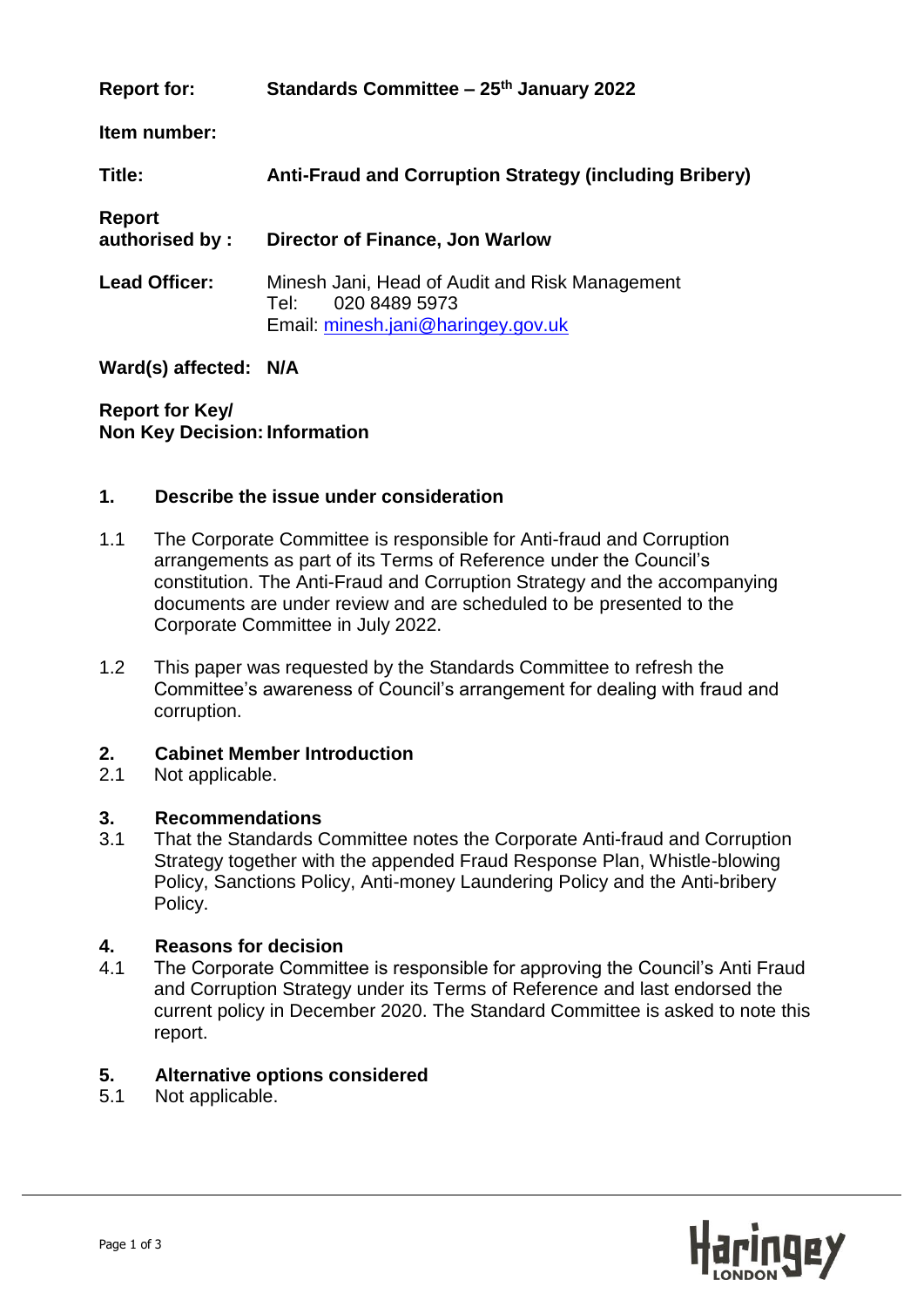## **6. Background information**

- 6.1 Haringey Council seeks to maintain high standards of probity and has put in place arrangements for protecting the public purse. Sound systems to demonstrate public accountability are also vital for effective management of services and in maintaining public confidence; the minimisation of losses from fraud and corruption is essential for ensuring resources are used for their intended purpose.
- 6.2 The Council's Anti-fraud and Corruption Strategy gives guidance to relevant individuals, employees, Councillors, members of the public and organisations working in partnership with the Council, on the Council's stance on Fraud and Corruption and the steps people should take if they suspect fraud and corruption. The strategy also sets out how the Council will deal with any allegations.
- 6.3 The strategy states the Council has a zero tolerance to fraud and corruption and the Council will use the full range of sanctions to act against individuals or organisations found to be committing fraud against the Council.
- 6.4 The Council's Anti-fraud and Corruption Strategy and the related appendices are published on the Haringey website and intranet site. In addition, all polices are published separately to enable anyone searching for the individual policy to locate these easily. The website pages also provide details of how to report suspected cases of fraud and corruption.
- 6.5 The Head of Legal and Governance and Head of Audit and Risk Management are the responsible officers for maintaining the Anti-fraud and Corruption Policy, together with all related policies: Whistleblowing, Sanctions, Anti-Money Laundering and Anti-bribery. The Head of Legal and Corporate Governance and Head of Audit and Risk Management review all anti-fraud and corruption policies to ensure they reflect current legislation and recommended best practice.

## **7. Contribution to strategic outcomes**

7.1 The Council has an important role to demonstrate stewardship of the public purse. The management of fraud risks is an important part of the Council's work to unable the Council to utilise its resources to achieve its corporate aims.

## **8. Statutory Officers comments (Chief Finance Officer (including procurement), Assistant Director of Corporate Governance, Equalities)**

8.1 Finance and Procurement

There are no direct financial implications arising from this report. The strategies will be implemented within existing agreed budgets.

8.2 Legal